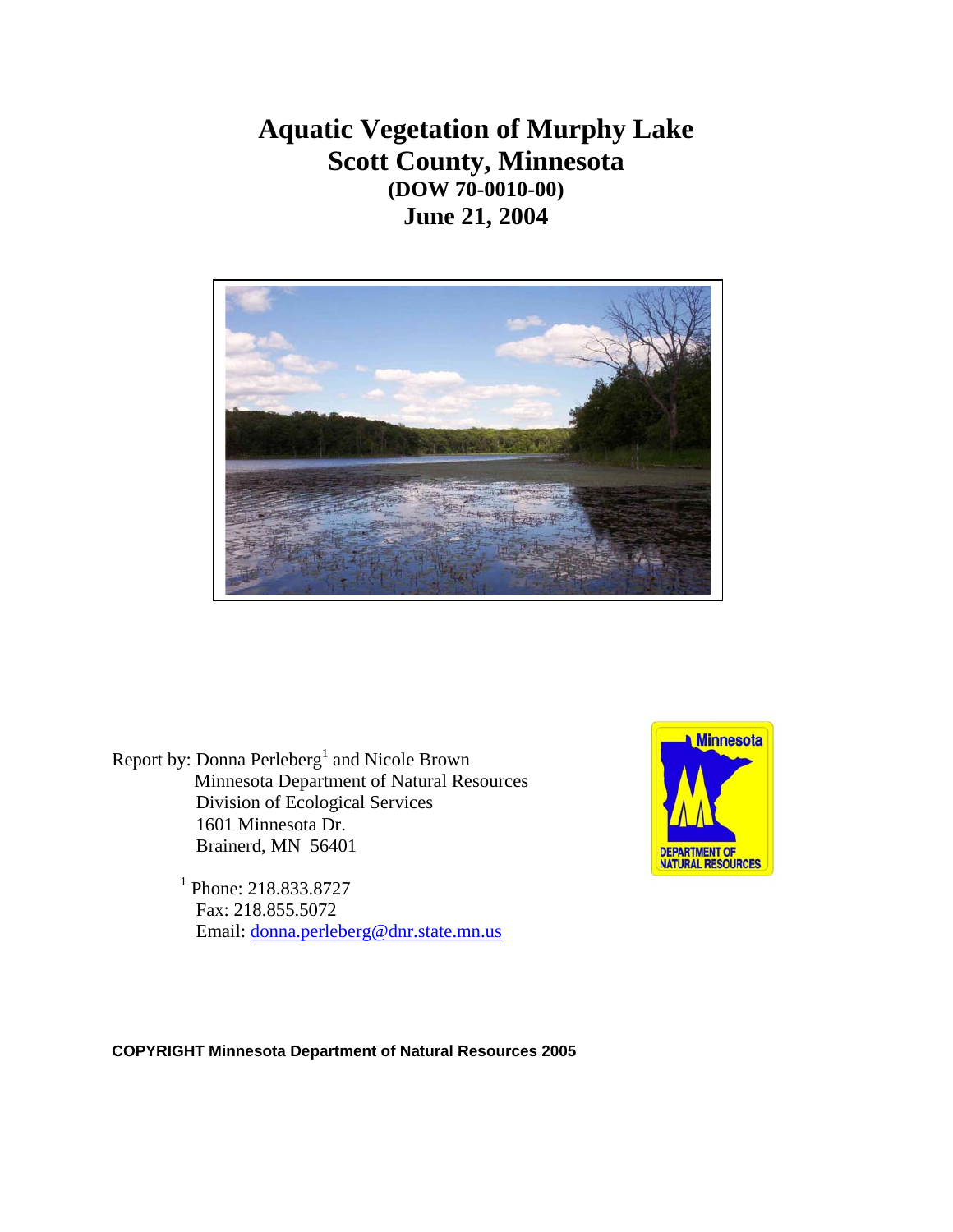### **Acknowledgments**

Lake sampling: Donna Perleberg, MnDNR Division of Ecological Services Josh Knopik, MnDNR Division of Ecological Services Don Klick, MnDNR Division of Fish and Wildlife, Bemidji Area Fisheries

Data Entry/ Analysis / Maps: Donna Perleberg, Nicole Brown, Patrick McGowan, Minnesota Department of Natural Resources-Division of Ecological Services

- General report format review: Steve Enger, Kelly Randall, Welby Smith, Chip Welling, Jan Wolff, David Wright, MnDNR Division of Ecological Services; Don Klick, MnDNR Division of Fish and Wildlife.
- Funding: Collection of these data was made possible by support from the Heritage Enhancement Fund.

#### **This report should be cited as:**

Perleberg, D. and N. Brown. 2005. Aquatic vegetation of Murphy Lake, Scott County, Minnesota (DOW 70-0010-00), June 21, 2004. Minnesota Department of Natural Resources, Ecological Services Division, 1601 Minnesota Dr., Brainerd, MN 56401.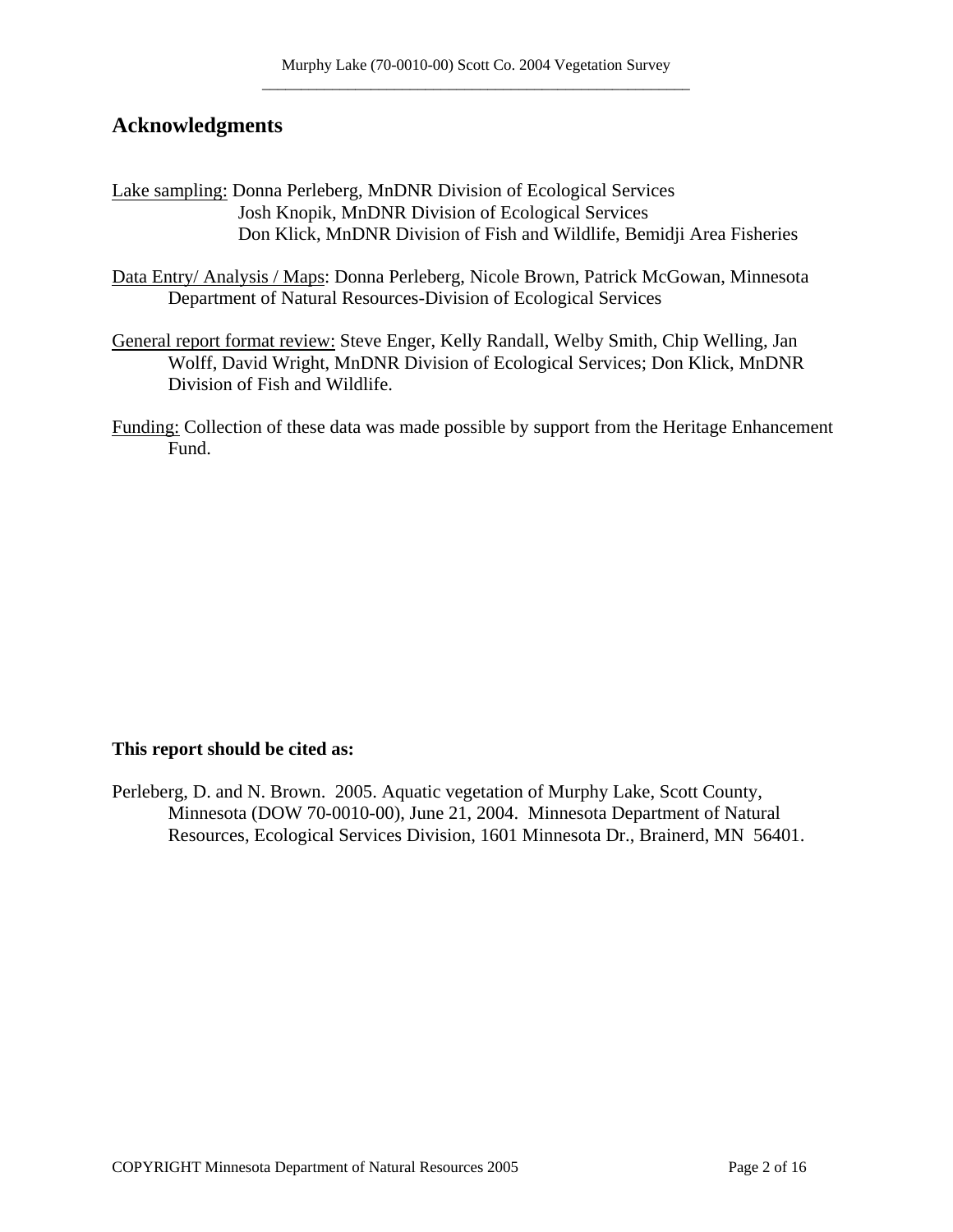## **Table of Contents**

### **List of Tables**

| Table 1. Aquatic Plants of Murphy Lake, Scott County (70-0010-00), June 21, 200412 |  |  |  |  |  |  |  |  |
|------------------------------------------------------------------------------------|--|--|--|--|--|--|--|--|
|------------------------------------------------------------------------------------|--|--|--|--|--|--|--|--|

# **List of Figures**

| Figure 2. Ecological Subsections within the Minnesota River-Shakopee Watershed5                  |  |
|--------------------------------------------------------------------------------------------------|--|
|                                                                                                  |  |
|                                                                                                  |  |
| Figure 5. 2004 Vegetation survey points on Murphy Lake, Scott County, Minnesota                  |  |
|                                                                                                  |  |
| Figure 7. Plant abundance vs. water depth, Murphy Lake, Scott County, (70-0010-00),              |  |
|                                                                                                  |  |
| Figure 8. Aerial photograph of Murphy Lake (70-0100-00) Scott Co., 200311                        |  |
| Figure 9. Major plant beds in Murphy Lake (70-0100-00) Scott Co., 200411                         |  |
| Figure 10. Frequency of common aquatic plants vs. water depth. Murphy Lake, Scott County,        |  |
|                                                                                                  |  |
| Figure 11. Distribution of common aquatic plants in Murphy Lake, Scott Co (70-0010-00)           |  |
|                                                                                                  |  |
| Figure 12. Large-leaf pondweed ( <i>Potamogeton amplifolius</i> ) with floating leaves in Murphy |  |
|                                                                                                  |  |
| Figure 13. Aquatic plant bed in Murphy Lake (70-0010-00), Scott Co. June 21, 200416              |  |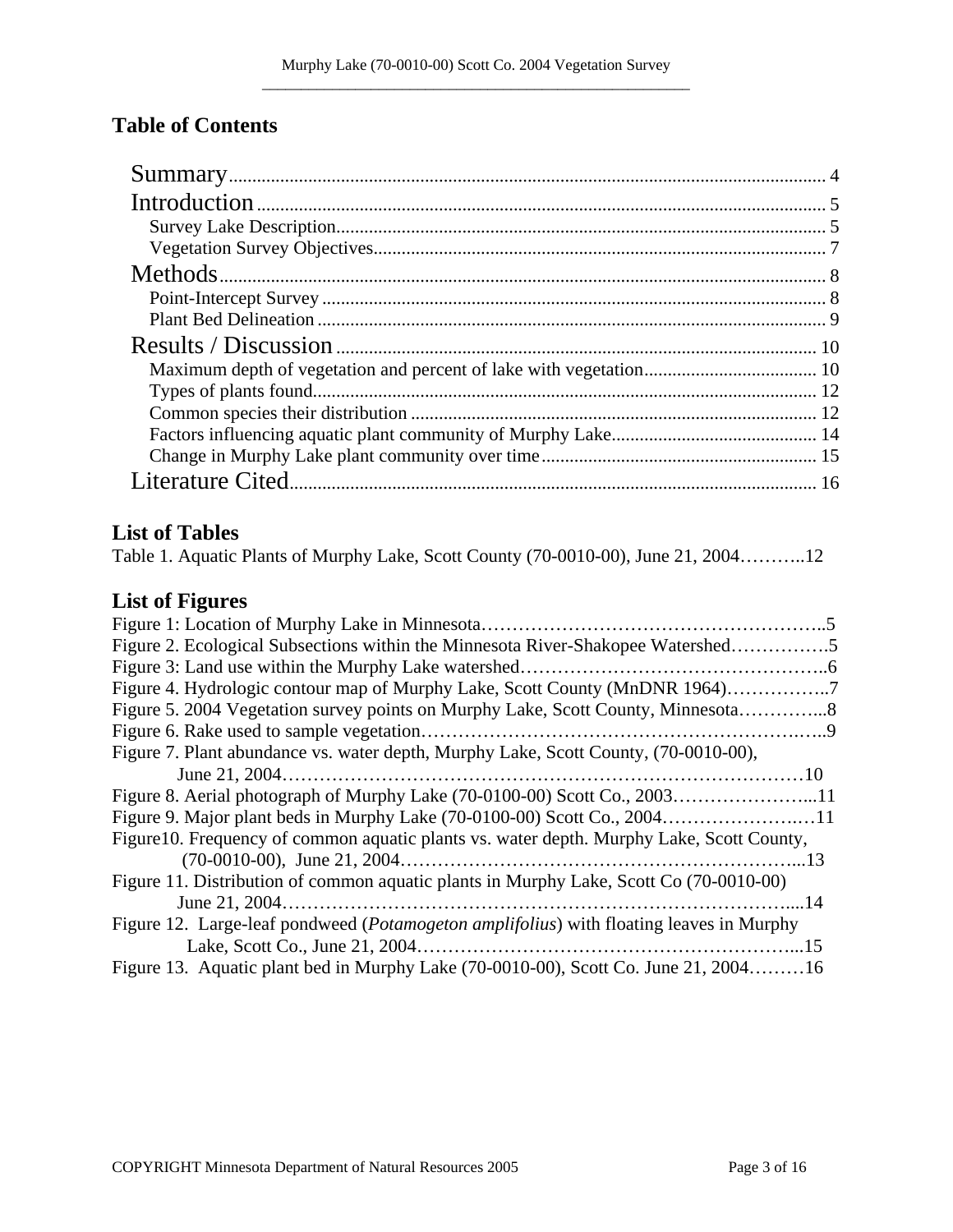# **Summary**

Murphy Lake is an example of a shallow lake with relatively high water clarity and abundant native vegetation. Unlike most lakes within the Twin Cities metropolitan area, Murphy Lake shoreline is primarily forested and is undeveloped. An un-interupted stand of floating-leaf plants rings the lake and submerged plants grow to a depth of 16 feet. Although the exotic plant, curlyleaf pondweed (*Potamogeton crispus*) has been identified in this lake, it remains a minor part of the plant community. The extensive stands of native vegetation may help prevent curly-leaf pondweed from dominating this lake.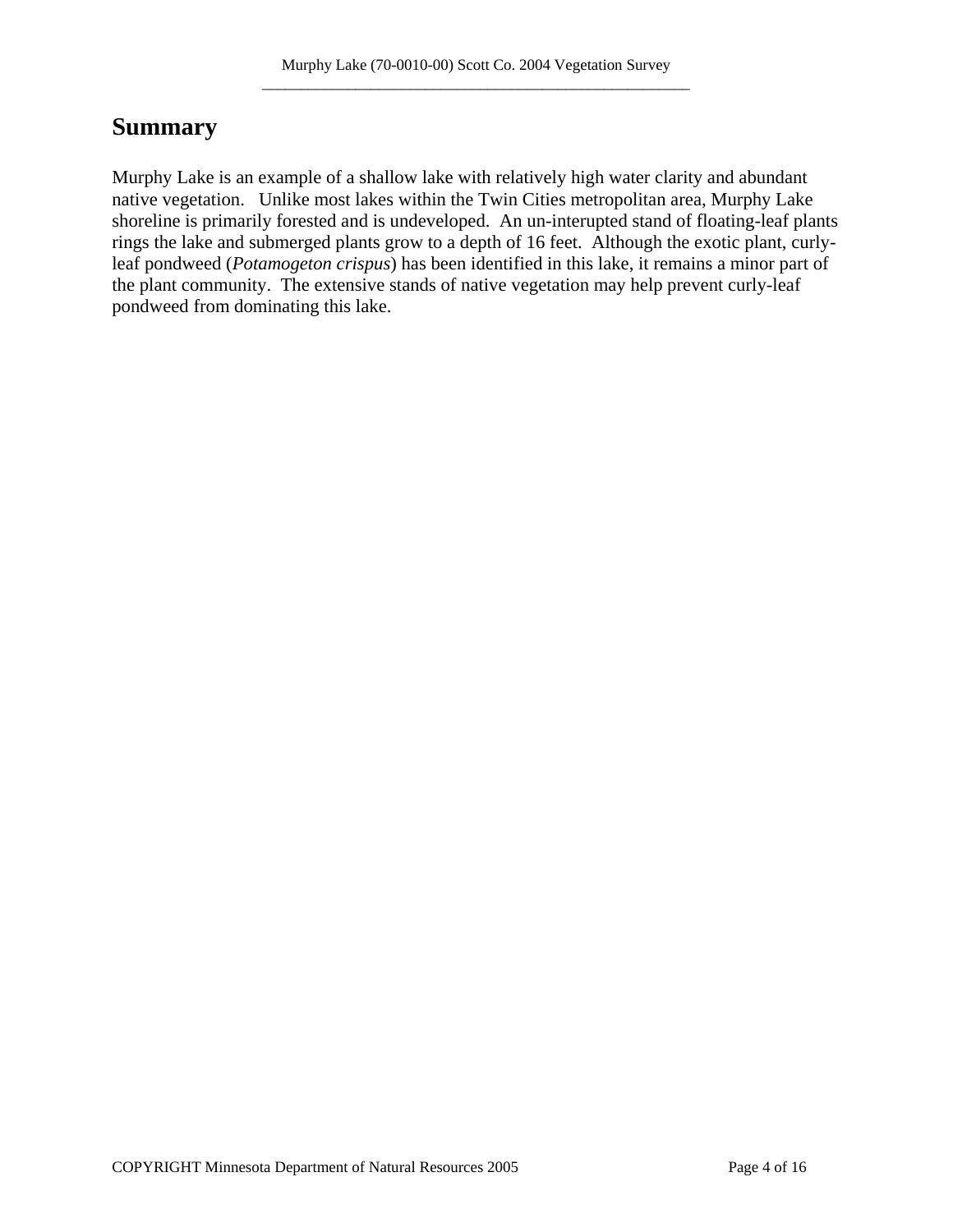# **Introduction**

#### **Survey Lake Description**

Murphy Lake (DOW 40-0051-00) is located about six miles southwest of the city of Shakopee in Scott County, Minnesota. It occurs within the ecological region known as the [Eastern Broadleaf](http://www.dnr.state.mn.us/ecs/index.html)  [Forest Province](http://www.dnr.state.mn.us/ecs/index.html) (Fig. 1).

The lake lies within the Minnesota River – Shakopee Watershed. Murphy Lake is primarily land-locked and is located to the southeast of the Minnesota River, which drains the watershed to the south (Fig. 2).

This watershed includes four different ecological subsections and Murphy Lake occurs at the eastern edge of the [Big Woods](http://www.dnr.state.mn.us/ecs/broadleaf/ecs_r.html) subsection (Fig. 2). The Big Woods was once dominated by oak woodland



and maple-basswood forest, but today most of the land has been converted for urban

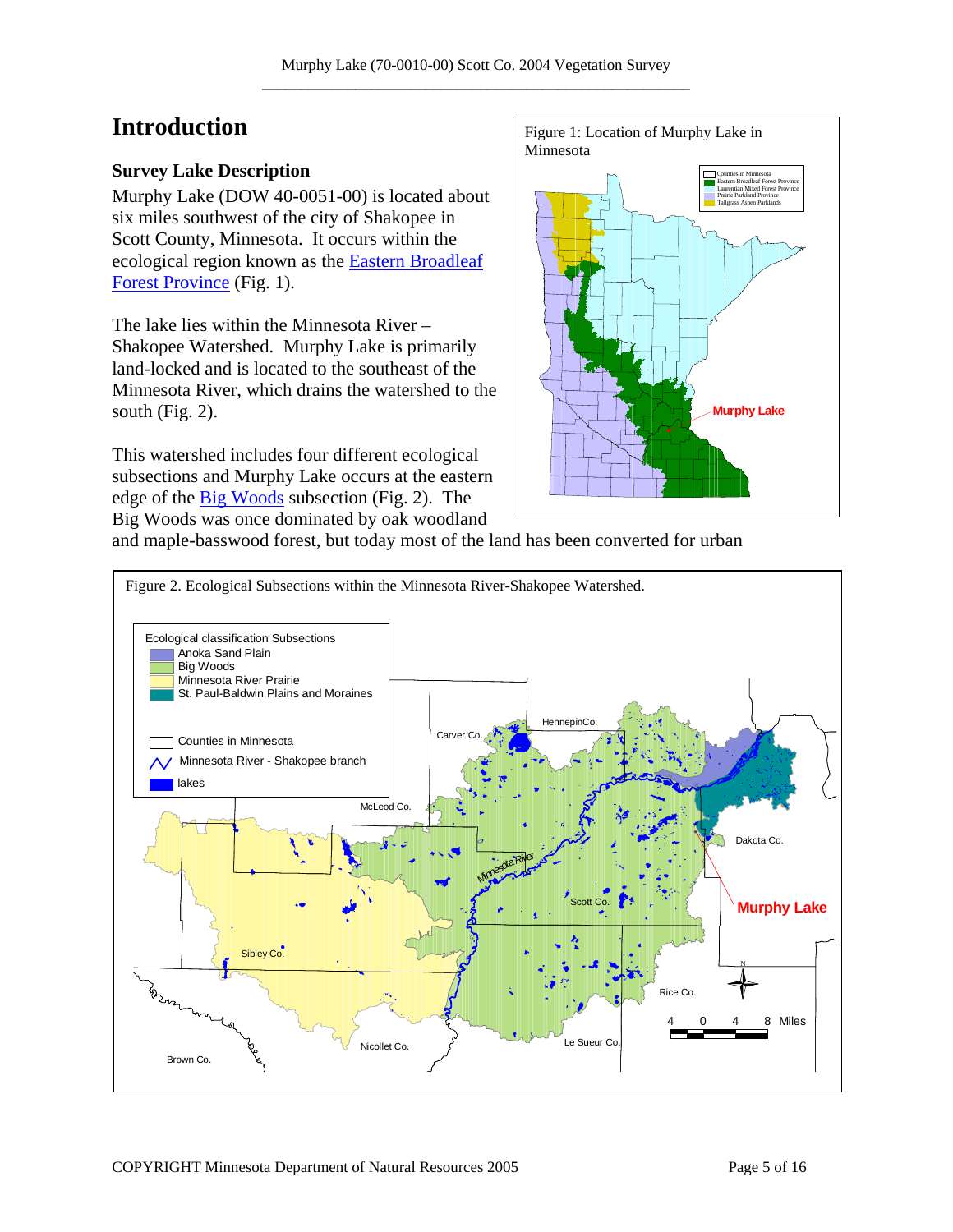development or agricultural land. Within the sub-watershed that includes Murphy Lake, nearly two-thirds is no longer covered by native vegetation. However, there are several tracts of upland deciduous forest that border Murphy Lake (Fig. 3).

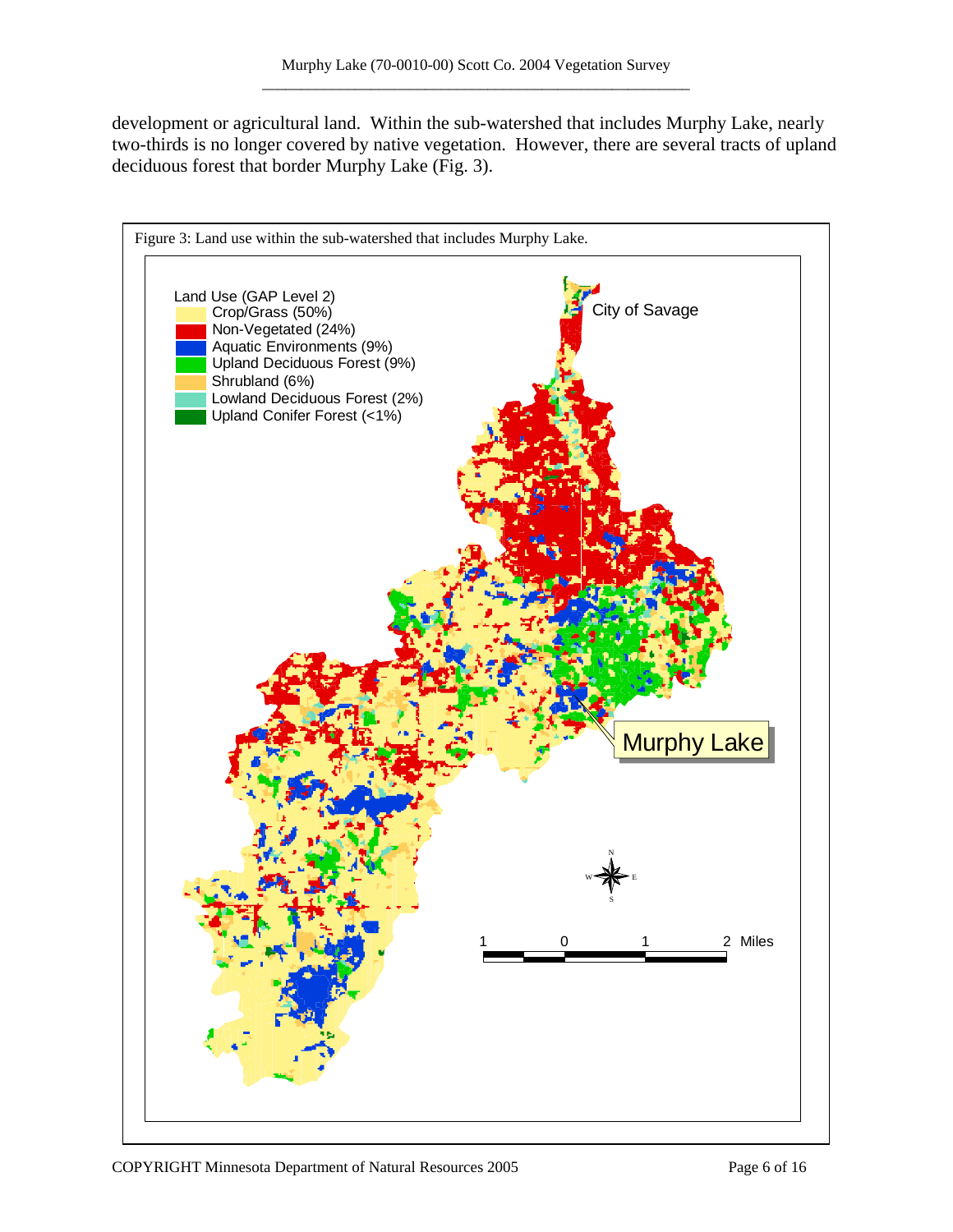Murphy Lake is a relatively small (70 acres) lake with a maximum depth of 21 feet (recorded in 2004) but at least 90 percent of the lake less than 15 feet deep (Fig. 4). The lake is described as mesotrophic (moderate nutrients) with high water clarity as indicated by the 1996 mean summer Secchi depth of 10 feet (MPCA 2003).



Murphy Lake is located within the Murphy-Hanrehan Park Reserve of Scott County. The lakeshore is primarily undeveloped and forested. A road runs along the north end of the lake and a public access is located on the northwest bay.

### **Vegetation Survey Objectives**

The purpose of the 2004 survey of Murphy Lake is to describe the current aquatic plant community including:

- 1) Estimate the maximum depth of rooted vegetation
- 2) Estimate the percent of the lake occupied by rooted vegetation
- 3) Record the aquatic plant species that occur in the lake
- 4) Estimate frequencies of occurrence of individual species
- 5) Develop maps of the distribution of the common species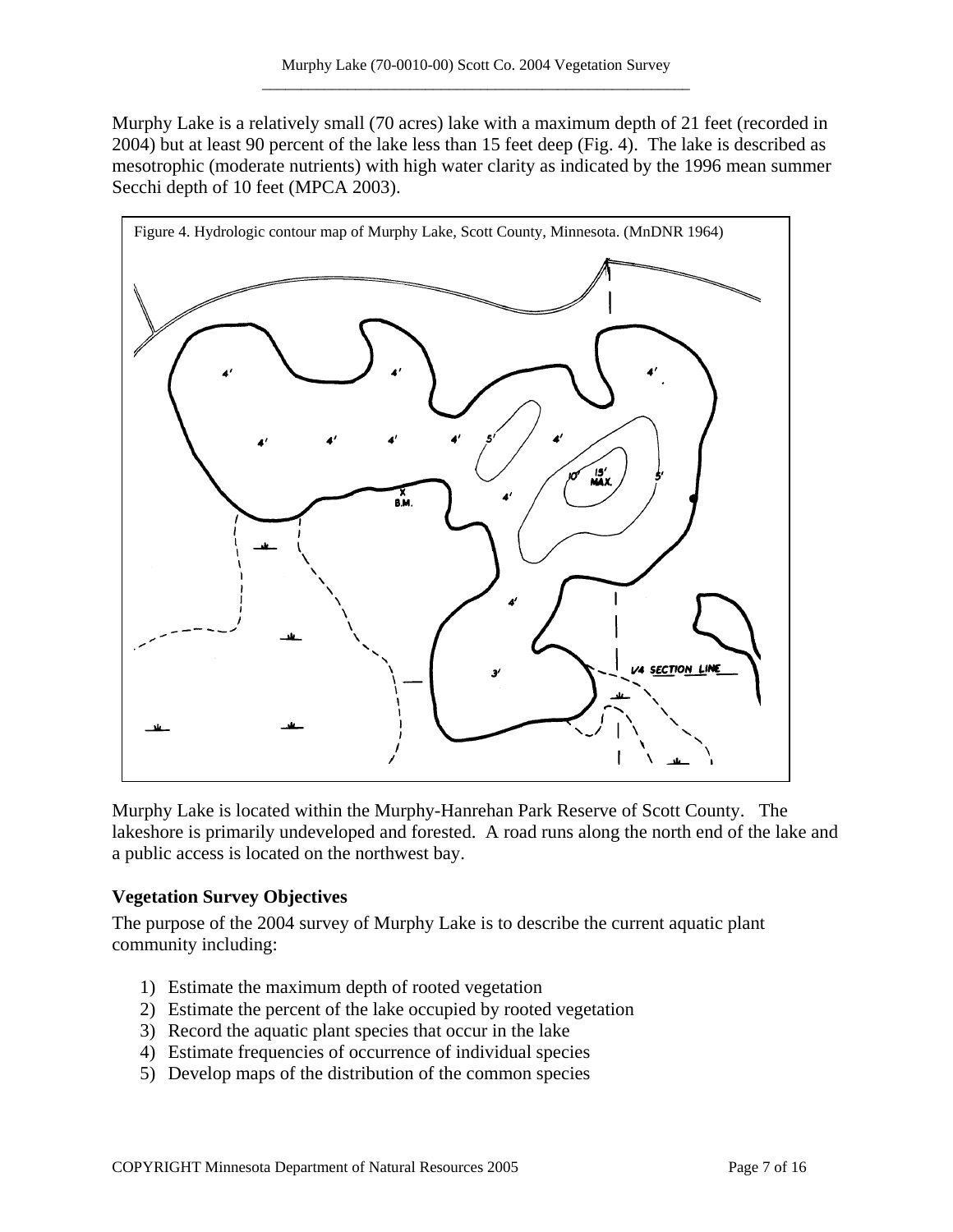Data from the 2004 vegetation surveys can be used to monitor annual changes in the native and exotic plant species composition and may also be used to guide vegetation management decisions.

# **Methods**

### **Point-Intercept Survey**

A Point-Intercept vegetation survey of Murphy Lake was conducted on June 21, 2004 following the methodology described by Madsen (1999). At a minimum, we wanted to sample 100 points within the vegetated zone and place sample point no further than 100 meters apart for mapping purposes. Sample points were established in using ArcView GIS program using a 40 meter by 40 meter grid across the lake surface (Fig. 5). A total of 122 points were sampled.

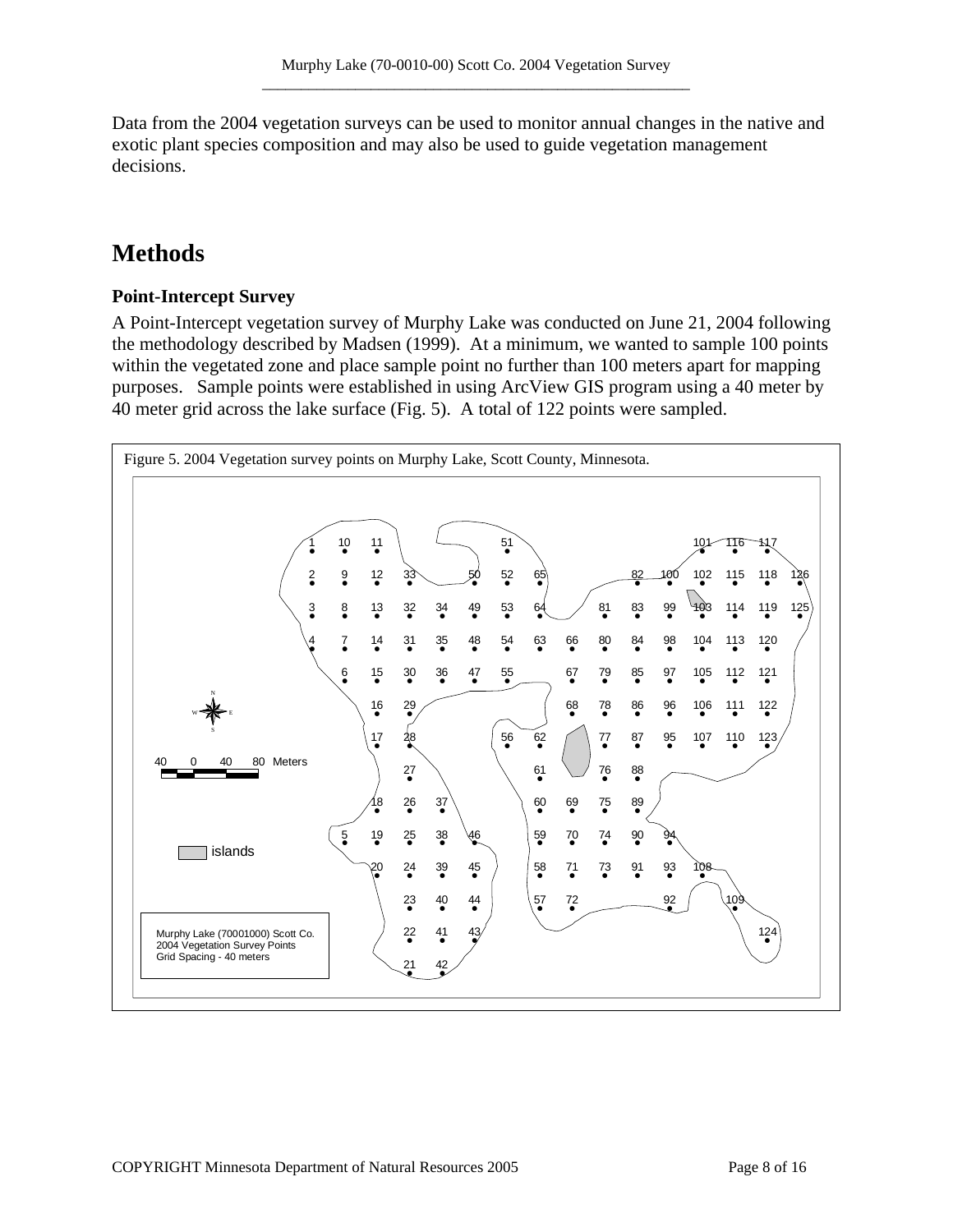Survey waypoints were created and downloaded into a Garmin GPS. The GPS unit was used to navigate the boat to each sample point. One side of the boat was designated as the sampling area. At each site, water depth was recorded in one foot increments using a measured stick in water depths less than eight feet and an electronic depth finder in water depths greater than eight feet. The surveyors recorded all plant species found within a one meter squared sample site at the pre-designated side of the boat. A double-headed, weighted garden rake, attached to a rope was used to survey vegetation not visible from the surface. If curly-leaf pondweed (*Potamogeton crispus*) was present at a site, surveyors recorded whether or not it formed surface mats at that site.

Figure 6. Rake used to sample vegetation.



Nomenclature followed Crow and Hellquist (2000). Voucher specimens were collected for most plant species.

Data were entered into a Microsoft Access database and frequency of occurrence was calculated for each species as the number of sites in which a species occurred divided by the total number of sample sites.

Frequency = number of sites in which species occurred

Total number of sample sites

Example:

There were 121 sample sites within the shore to 16 feet zone.

Coontail occurred in 84 of those sample sites.

Frequency of coontail =  $84 / 121 = 69$  percent

Frequency was calculated for the entire vegetated zone (0 to 16 feet) and sampling points were also grouped by water depth and separated into five depth zones for analysis: 0 to 5 feet, and 6 to 10 feet, 11 to 15 feet, 16 to 20 feet, and 21 feet.

### **Plant Bed Delineation**

The boundaries of major plant beds were estimated using the results of the point-intercept survey and from review of 2003 aerial photographs. This provides a general estimation of plant bed location and size but detailed mapping of plant beds using GPS was not conducted. A cursory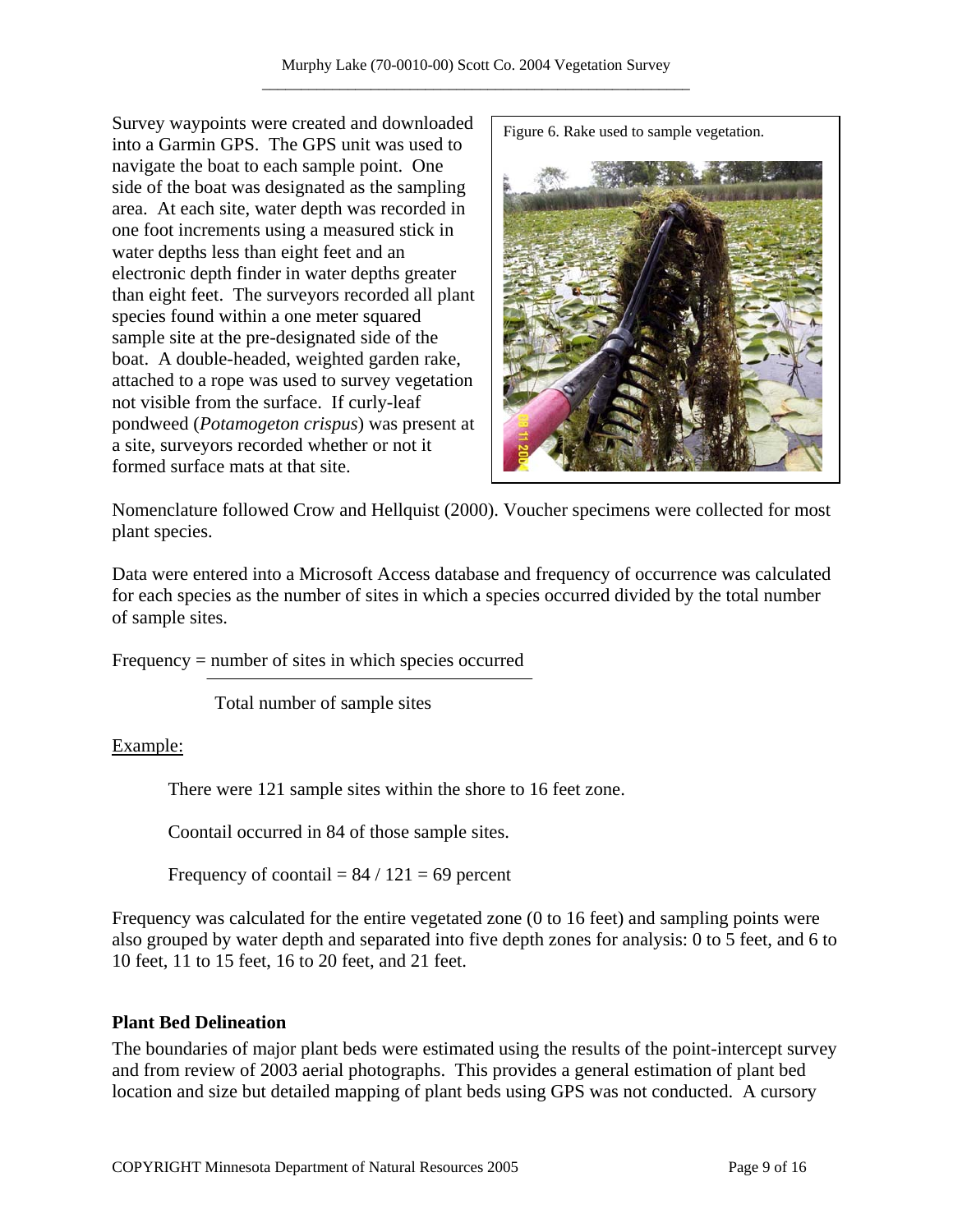survey of the shoreline was mad to record common shoreline emergent plants but a thorough survey for wetland plant species was not conducted.

### **Results / Discussion**

#### **Maximum depth of vegetation and percent of lake with vegetation**

Lakewide, 72 percent of the sample sites contained vegetation. Plants were most commonly found to a depth of ten feet, and 85 percent of the sample sites in this zone contained vegetation (Fig. 7). In the depth zone from 11 to 15 feet, 22 percent of the sites were vegetated. (Only two points occurred in depths greater than fifteen feet.)



An extensive bed of floating-leaf and submerged plants ringed the entire lake to a depth of about 6 feet and submerged vegetation continued to a depth of 16 feet (Figs. 8 and 9).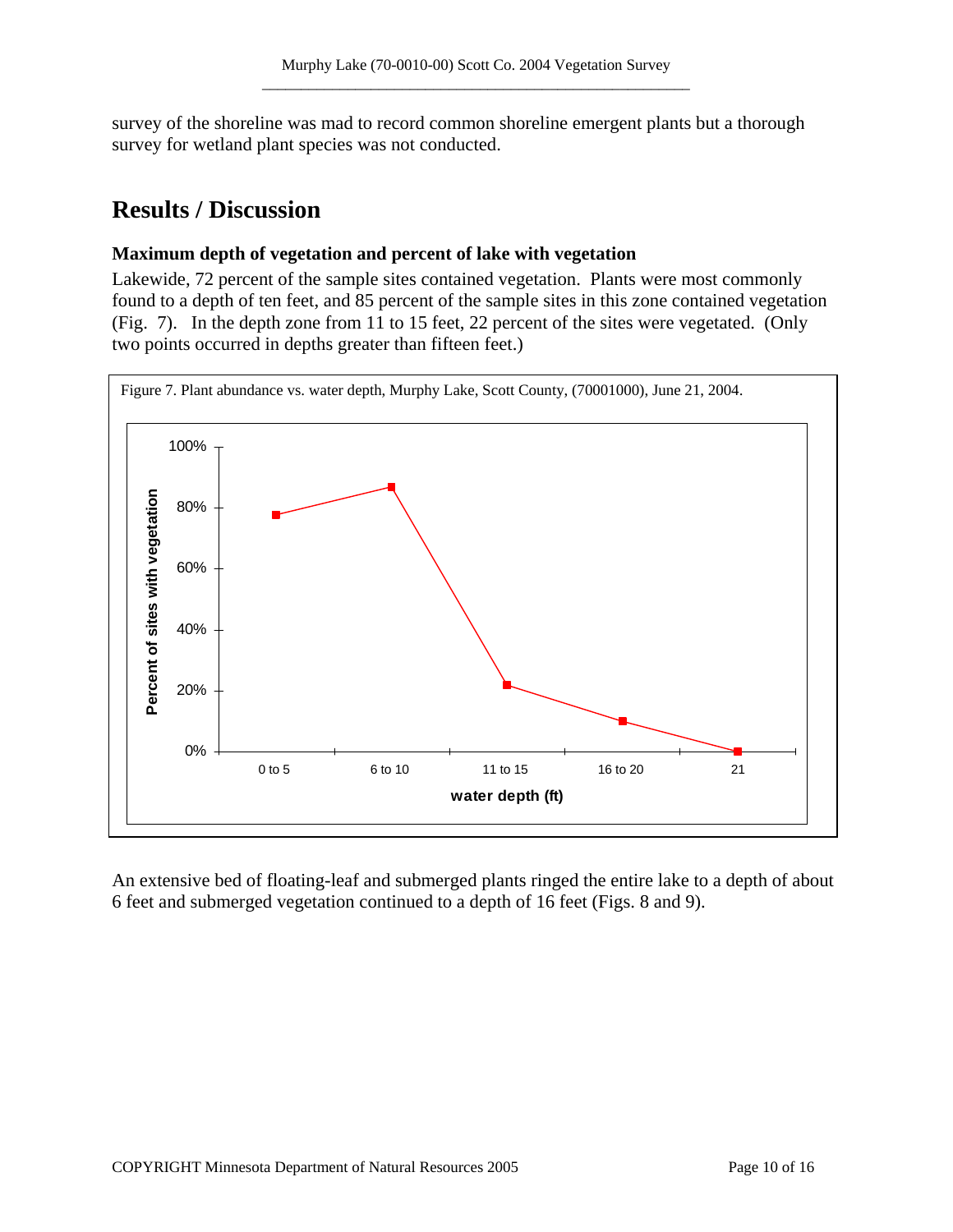

.

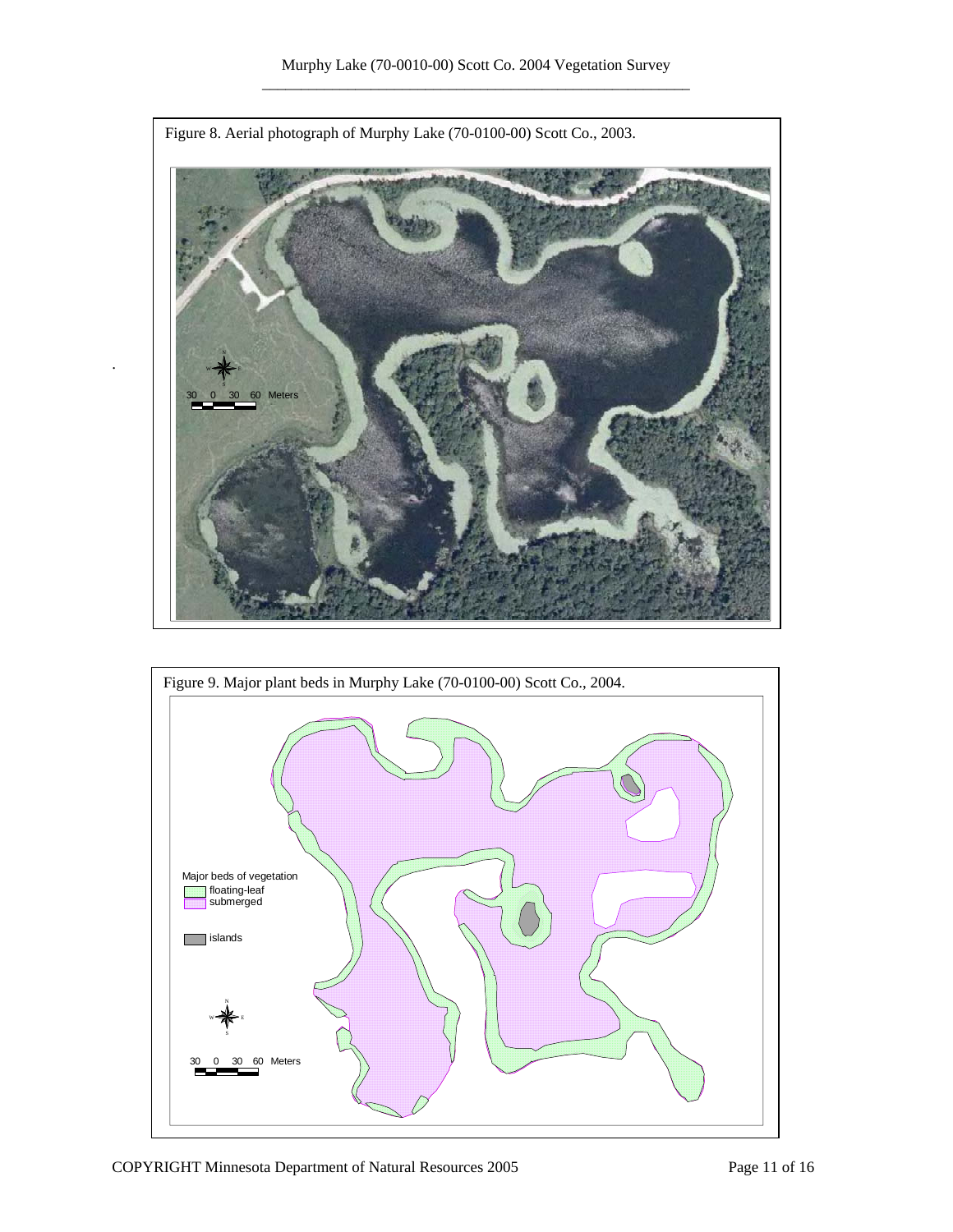### **Types of plants found**

Ten native species of aquatic plants were recorded including emergent, floating-leaved and submerged (Table 1). The non-native plant, [curly-leaf pondweed](http://www.dnr.state.mn.us/aquatic_plants/submerged_plants/curlyleaf_pondweed.html) (*Potamogeton crispus*) was found at one sample site. Several additional shoreland species were recorded but a thorough survey of wetlands was not conducted.

| Table 1. Aquatic Plants of Murphy Lake, Scott County (70-0010-00), June 21, 2004 |
|----------------------------------------------------------------------------------|
| Frequency calculated for vegetated zone (shore to 16 feet depth)                 |
| Frequency $=$ percent of sites in which species occurred                         |
| 121 sample sites                                                                 |
|                                                                                  |

| Life Forms                                                                                                                                                     | <b>Common Name</b>  | <b>Scientific Name</b>          | Frequency |
|----------------------------------------------------------------------------------------------------------------------------------------------------------------|---------------------|---------------------------------|-----------|
|                                                                                                                                                                | Coontail            | Ceratophyllum demersum $(v)$    | 69        |
| <b>SUBMERGED - ANCHORED</b>                                                                                                                                    | Robbin's pondweed   | Potamogeton robbinsii           | 42        |
| These plants grow primarily                                                                                                                                    | Large-leaf pondweed | Potamogeton amplifolius         | 31        |
| under the water surface. Upper                                                                                                                                 | Flat-stem pondweed  | Potamogeton zosteriformis $(v)$ | 21        |
| leaves may float near the surface                                                                                                                              | Canada waterweed    | Elodea canadensis $(v)$         | 5         |
| and flowers may extend above                                                                                                                                   | Curly-leaf pondweed | Potamogeton crispus $(v)$       | 1         |
| the surface. Plants are rooted or<br>anchored to the lake bottom.                                                                                              | Stonewort           | Nitella $sp.(v)$                | 1         |
|                                                                                                                                                                |                     |                                 |           |
| <b>FLOATING</b>                                                                                                                                                | Watershield         | Brasenia schreberi              | 14        |
| These plants are rooted in the lake<br>bottom and have leaves that float on<br>the water surface. Many have<br>colorful flowers that extend above<br>the water | White waterlily     | Nymphaea odorata                | 5         |
| <b>EMERGENT</b>                                                                                                                                                | Arrowhead           | Sagittaria sp.                  | present   |
| These plants extend well above                                                                                                                                 | <b>Bulrush</b>      | Scirpus sp.                     | present   |
| the water surface and are usually                                                                                                                              |                     |                                 |           |
| found in shallow water, near                                                                                                                                   |                     |                                 |           |
| shore.                                                                                                                                                         |                     |                                 |           |
| <b>SHORELAND PLANTS</b>                                                                                                                                        | Cattail             | Typha sp.                       | present   |
|                                                                                                                                                                | Blue flag iris      | Iris versicolor                 | present*  |
|                                                                                                                                                                | Reed canary grass   | Phalaris arundinaceae           | present   |

\* present indicates plant was found during survey but did not occur within a specific sample site.  $V =$  voucher specimen collected

### **Common species their distribution**

[Coontail](http://www.dnr.state.mn.us/aquatic_plants/submerged_plants/coontail.html) (C*eratophyllum demersum)* was the most abundant plant found, occurring in 69 percent of the sites within the vegetated zone (Table 1). It occurred to a maximum depth of 15 feet, was the most frequent species at each depth interval (Fig 10) and was evenly distributed around the lake (Fig. 11).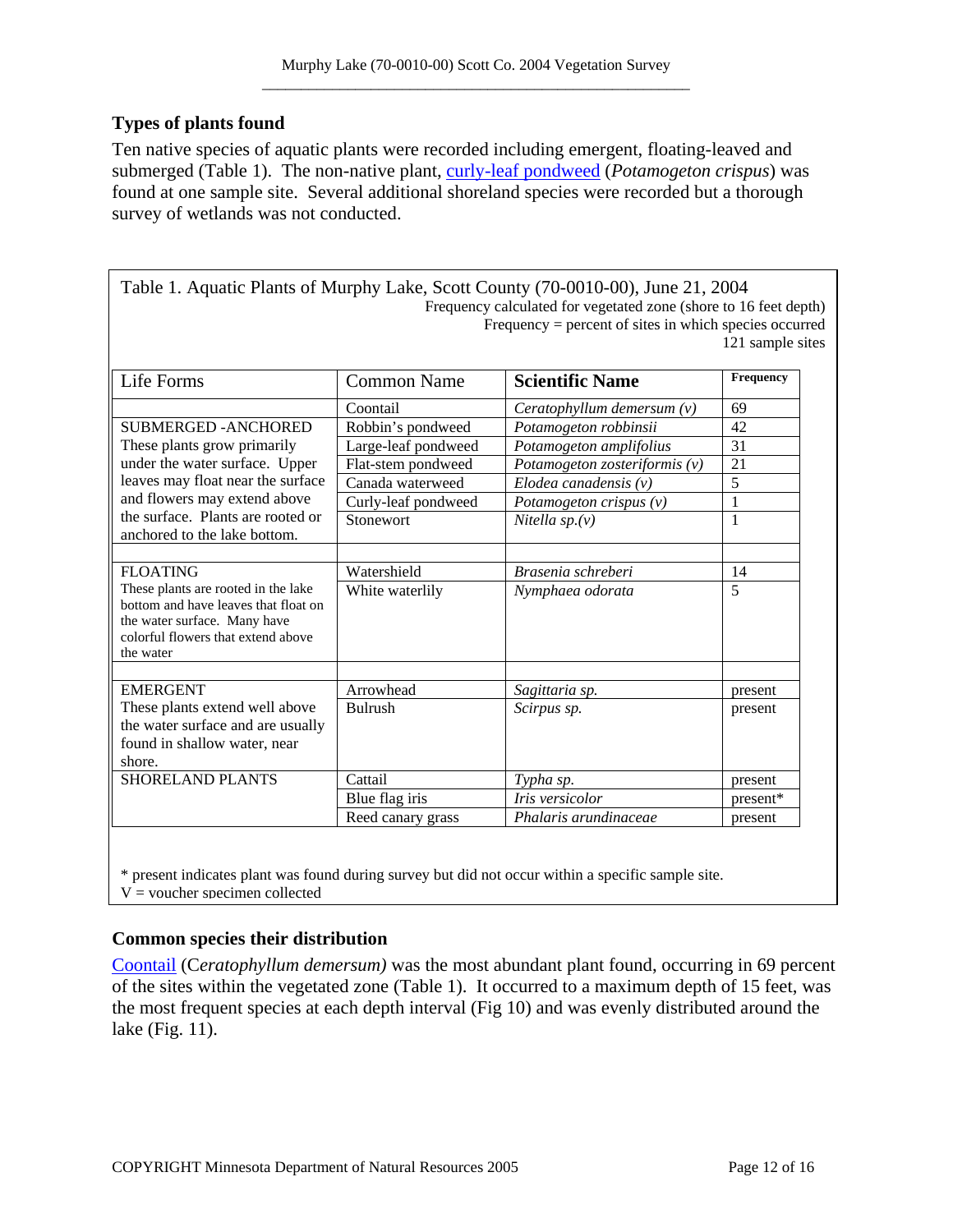Robbin's pondweed (*Potamogeton robbinsii)* was found in 42 percent of the sites within the vegetated zone (Table 1). It was also evenly distributed around the lake (Fig. 11) but occurred to a depth of 12 feet and was most common in depths of ten feet and less (Fig. 10).

[Large-leaf pondweed](http://www.dnr.state.mn.us/aquatic_plants/submerged_plants/broadleaf_pondweeds.html), (*Potamogeton amplifolius*) was present in 31 percent of the sites within the vegetated zone and was restricted to depth of eight feet and less (Fig. 10). It was most often found in the northwest half of the lake (Fig. 11). This plant frequently formed both submerged and floating leaves in depths less than seven feet (Fig. 12).

Flat-stem pondweed (*Potamogeton zosteriformis*) occurred in 21 percent of the sites within the vegetated zone, was the only species found in depths greater than 15 feet and reached a maximum depth of 16 feet (Fig. 10). This plant was most often found in the southeast half of the lake (Fig. 11).

The other two common species were floating-leaved plants: [watershield](http://www.dnr.state.mn.us/aquatic_plants/floatingleaf_plants/watershield.html) (*Brasenia schreberi*) and [white waterlily](http://www.dnr.state.mn.us/aquatic_plants/floatingleaf_plants/white_water_lily.html) (*Nymphaea odorata*) which occurred in 14 percent and five percent of the sites, respectively but were restricted to depths less than seven feet (Fig. 10).



All other species were found in five percent or less of the sample sites (Table 1).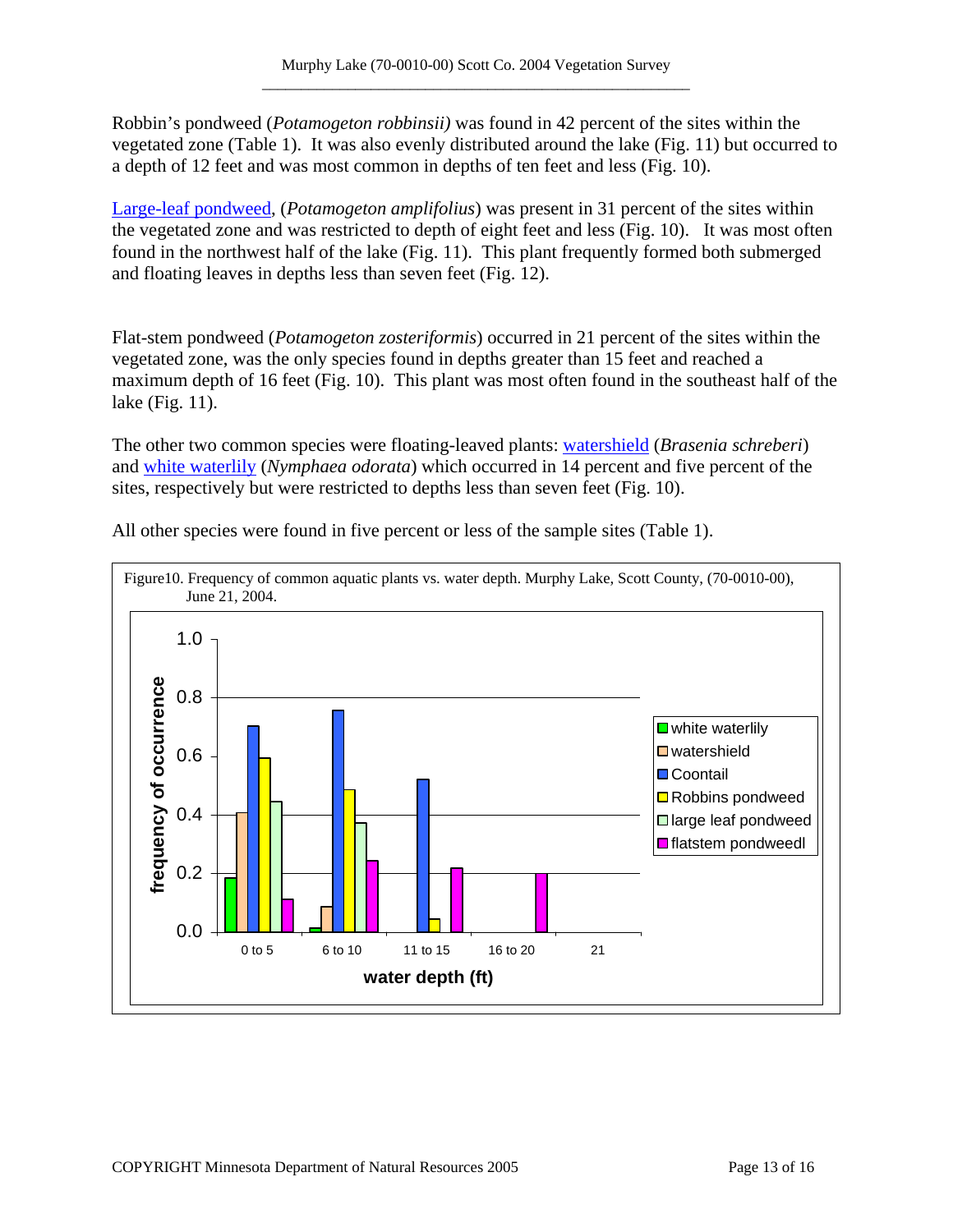

#### **Factors influencing aquatic plant community of Murphy Lake**

Murphy Lake is unique because it occurs within the seven county metropolitan area of Minneapolis and St. Paul, yet remains undeveloped with an intact vegetated shoreline, relatively high water clarity, and an abundant native aquatic plant community. As lakeshore development increases throughout Minnesota, more people are choosing to live on small, shallow, heavily vegetated lakes, similar to Murphy. Several issues that are seen on many metropolitan lakes that are not found in Murphy Lake include: 1) destruction and loss of the emergent and floating-leaf vegetation as a result of development (Radomski and Goeman 2001), 2) invasion by, and subsequent domination by, exotic species such as curly-leaf pondweed, and 3) decline in water clarity and a switch from a plant dominated system to an algal dominated lake. Murphy Lake provides an example of how a relatively undisturbed native plant community can help buffer against these potential problems. It also shows that abundant native aquatic plants serve a valuable role in a healthy lake system. (Click here for more information on: [value of aquatic](http://www.dnr.state.mn.us/shorelandmgmt/apg/value.html)  [plants \)](http://www.dnr.state.mn.us/shorelandmgmt/apg/value.html).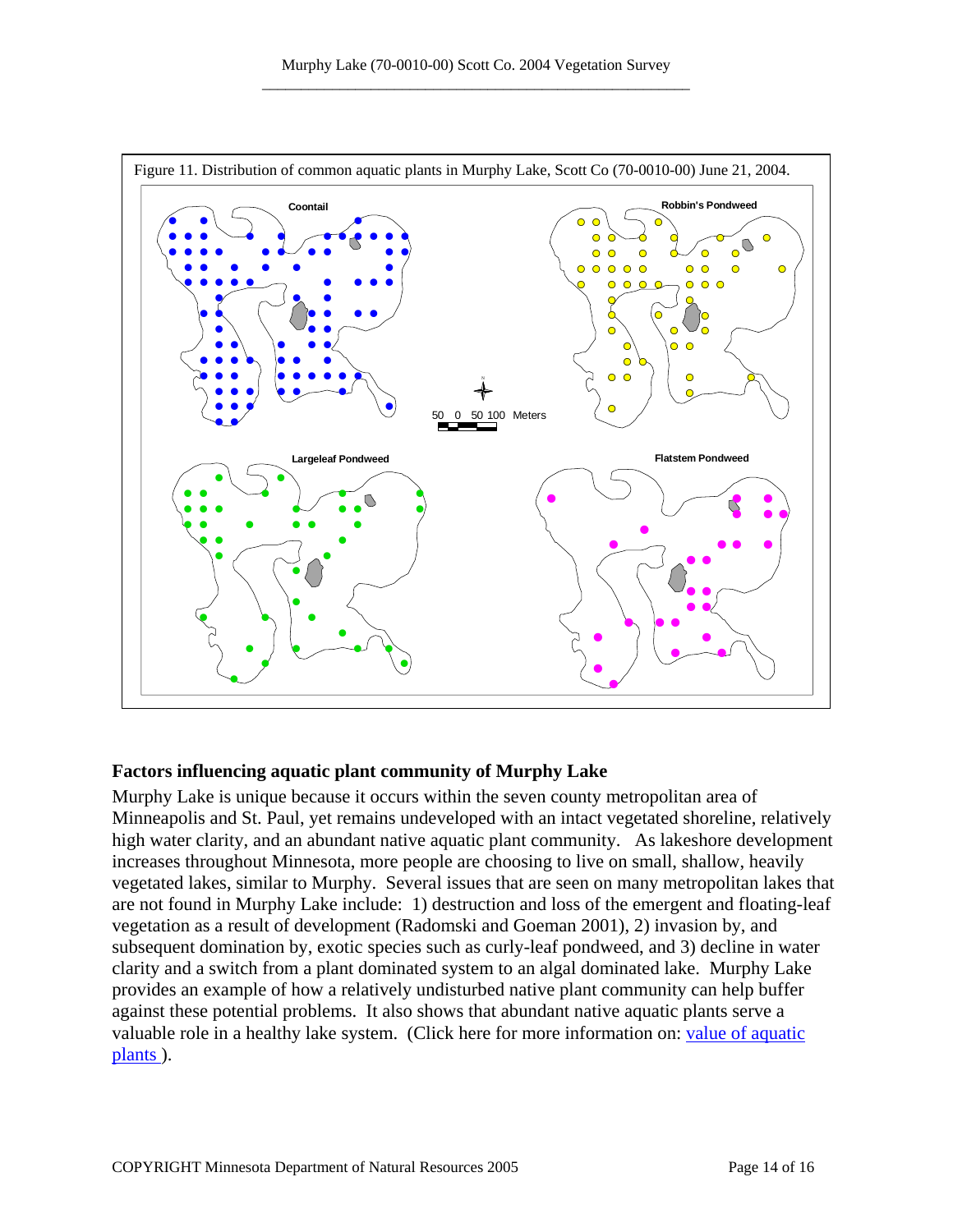### **Change in Murphy Lake plant community over time**

Historical information on the aquatic plant community of Murphy Lake is patchy, but we do know that the lake has not experienced dramatic changes in lakeshore development. Murphy Lake may be among the best representatives of how shallow, vegetated lakes in the metropolitan area appeared prior to European settlement. Between 1925 and 1930, the aquatic plant communities of 26 lakes in Scott, Carver and Hennpin Counties were surveyed (Hotchkiss 1932).

Figure 12. Large-leaf pondweed (*Potamogeton amplifolius*) with floating leaves in Murphy Lake, Scott Co., June 21, 2004.



Although these surveys did not include Murphy Lake, we can get a general impression of lake plant communities in this area before many lakes were heavily developed. The early surveyors describe a variety of lakes including many with broad to narrow marsh margins, abundant submerged vegetation and a diversity of native species including wild rice (*Zizania aquatica*), cattail , bulrush, arrowhead and white waterlily. By contrast, many metropolitan lakes today lack emergent and floating-leaf vegetation and the submerged plant community is often sparse, due to low water clarity, or is dominated by exotic species.

The 2004 vegetation survey of Murphy Lake gives a "snapshot" of the aquatic plant community. Comparison of the 2004 results with data collected during a 1999 survey (MnDNR Fisheries Lake Files) suggests that the general composition of Murphy Lake's plant community has not changed in the last five years. Native species that were common in 1999 were still common in 2004. Curly-leaf pondweed was recorded as present, but not abundant, during both surveys, and it does not dominate the plant community as it does in many other Minnesota lakes. (The 1999 survey was conducted in early June and if curly-leaf pondweed was abundant, it would have been detected during that survey). Data collected during the 2004 survey can be compared to future quantitative surveys of Murphy Lake to better estimate how the plant community may be changing. Monitoring changes in aquatic plant communities can help reflect changes in the overall water quality of the lake and watershed.